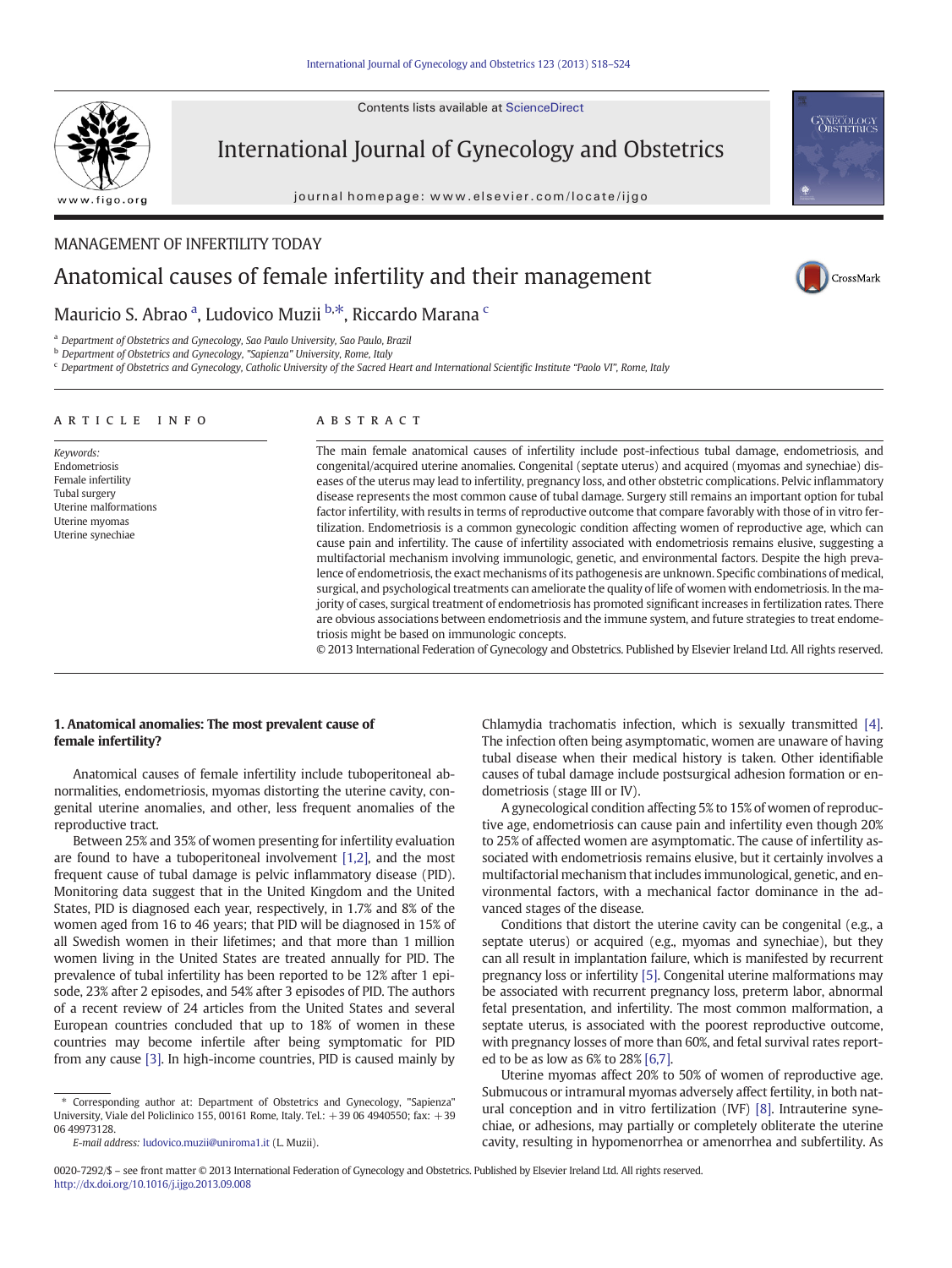much as 40% of the women presenting with synechiae report in their histories delayed removal of placental tissue or repeated curettage following spontaneous abortion [\[9\]](#page-4-0). In some instances, despite all possible effort to reach a diagnosis, the cause of infertility remains unknown.

## 2. Post-infectious tuboperitoneal causes: Current impact of infertility

Post-infectious tubal damage includes proximal tubal occlusion (PTO), periadnexal adhesions, and distal tubal occlusion (DTO) (Fig. 1). Assessing tubal patency before any fertility treatment is a gold standard intervention for infertile women [\[10,11\].](#page-4-0) Tubal patency in women with no history of PID can be evaluated by hysterosalpingography or, when appropriate expertise is available, by hysterosalpingo contrast sonography [\[11,12\]](#page-4-0). However, when findings are abnormal, diagnostic laparoscopy should be performed to prevent non-necessary IVF and embryo transfer [\[13\]](#page-4-0). On the other hand, laparoscopy is indicated as the primary approach for the evaluation of tubal factor infertility when there is evidence or strong suspicion of endometriosis, periadnexal adhesions, or tubal disease. Laparoscopy should also be seriously considered before applying aggressive empirical treatments involving significant costs and/or potential risks [\[11\].](#page-4-0)

#### 2.1. Proximal tubal occlusion

Proximal tubal occlusion occurs in 10% of 25% of women with tubal disease [\[12\]](#page-4-0). A lack of passage of the contrast medium at the level of the intramural-isthmic portion of the fallopian tube may be due to a true pathological occlusion resulting from post-infectious fibrosis; an obstruction due to technical artifacts, such as adequacy of cervical seal, level of intrauterine pressure achieved; a spasm of the uterine-tubal ostium; the thick endometrium acting as a valve; or plugs of amorphous material of unknown etiology, often appearing to form a cast of the tube [\[14\].](#page-4-0) It was reported that in 42% to 95% of cases, women diagnosed as having PTO actually do not have the condition [\[15,16\]](#page-4-0).

In a retrospective study, Al-Jaroudi et al. [\[16\]](#page-4-0) evaluated reproductive outcomes in women who underwent selective tubal catheterization following a diagnosis of bilateral PTO. Ninety-eight infertile women with hysterosalpingographic findings of bilateral PTO underwent a second hysterosalpingography before undergoing selective tubal catheterization. Tubal patency was bilateral in 14 and unilateral in 12 of the women, and PTO was bilateral in 72. Recanalization of both tubes was achieved in 25 (34.7%), and recanalization of at least 1 tube in 44



(61.1%), of the 72 women who underwent selective tubal catheterization. Of these, 23 conceived within 24 months of follow-up. The cumulative probability of conception was 28%, 59%, and 73% at 12, 18, and 24 months of follow-up, respectively. The few patients in whom tubal recanalization failed may have had a true occlusion from fibrotic scarring of the tubal lumen caused by salpingitis, endometriosis, or previous surgery. Microsurgical resection of the occluded tubal portion, followed by tubocornual anastomosis of the patent portion of the distal tube to the intramural portion of the tube, is regarded as the standard of care in these cases. Live birth rates of 27%, 47%, and 53% have been reported 1, 2, and 3 years after surgery [\[17\]](#page-4-0).

In a review of 9 case series including a total of 187 patients with PTO, Marana et al. [\[18\]](#page-4-0) reported a 49% term pregnancy rate per patient, with a 4% risk of ectopic pregnancy after microsurgery by laparotomy. These results compare favorably with the results obtained from IVF [\[10,18\]](#page-4-0).

#### 2.2. Periadnexal adhesions

Operative laparoscopy is today the gold standard for salpingoovariolysis. The intrauterine pregnancy rate after laparoscopic salpingoovariolysis in non-selected patients was reported to range from 51% to 62%, and the ectopic pregnancy rate to range from 5% to 8% [\[10\]](#page-4-0). Recent prospective studies have demonstrated that the status of the tubal mucosa as evaluated by salpingoscopy (i.e., the direct evaluation of the tubal mucosa by a dedicated, small-caliber endoscope during laparoscopy) is the most important prognostic factor of reproductive outcome after salpingo-ovariolysis. [19–[23\].](#page-4-0)

Reports from Brosens et al. [\[20\]](#page-4-0) and Marana et al. [21–[23\]](#page-4-0) indicate that about 80% of patients with periadnexal adhesions have a normal tubal mucosa, that 70% of these patients will have a term pregnancy after laparoscopic salpingo-ovariolysis, and that most of the pregnancies will occur within 1 year of surgery. Since in most patients with periadnexal adhesions the tubal mucosa is preserved, there is generally no need for salpingectomy, unless there is an associated hydrosalpinx with severe tubal damage.

#### 2.3. Distal tubal occlusion

In a review of 10 studies including 1128 patients, Marana et al. [\[24\]](#page-4-0) reported a cumulative pregnancy rate per patient of 33% for laparotomic salpingoneostomy performed using microsurgical techniques. Of the pregnancies, 77% were intrauterine, 61% were at term, 23% were ectopic, and 15% resulted in spontaneous abortions.

A meta-analysis evaluated 5 nonrandomized controlled studies that compared the results of laparotomic microsurgical tubal surgery and laparoscopic surgery for the treatment of DTO [\[25\]](#page-4-0). An intrauterine pregnancy occurred in 138 (28.9%) of the 478 women who underwent the laparotomic procedure and in 104 (30.9%) of the 336 who underwent the laparoscopic procedure. No significant difference was observed in the rate of intrauterine pregnancy occurred between these 2 groups. Moreover, in 3 of the studies, sufficient information was given to compare surgical techniques used at different stages of tubal disease. In the mild tubal disease subgroups, an intrauterine pregnancy occurred in 83 (32.8%) of 253 women who underwent laparotomy and in 96 (39.5%) of the 243 women who underwent laparoscopy. Again, there was no significant difference in the rates of intrauterine pregnancy.

In a report from the Practice Committee of the American Society for Reproductive Medicine [\[26\]](#page-4-0), live birth rates range from 39% to 59% after surgical DTO treatment for mild tubal disease (which accounts for 25% of the total cases of DTO), with ectopic pregnancy rates of 4% to 10%. The rates of ectopic pregnancy are similar following reconstructive surgery and following IVF (4%–10% vs 1%–13%) [\[26\].](#page-4-0)

In 2 separate articles, Schippert et al. [\[27,28\]](#page-4-0) reported on pregnancy rates among women with mild or moderate acquired tubal disease who were treated surgically. The rates for pregnancy at term were 65%, 70%, Fig. 1. Distal tubal occlusion of the right fallopian tube with mild periadnexal adhesions. and 80%, respectively, for those who underwent salpingoneostomy,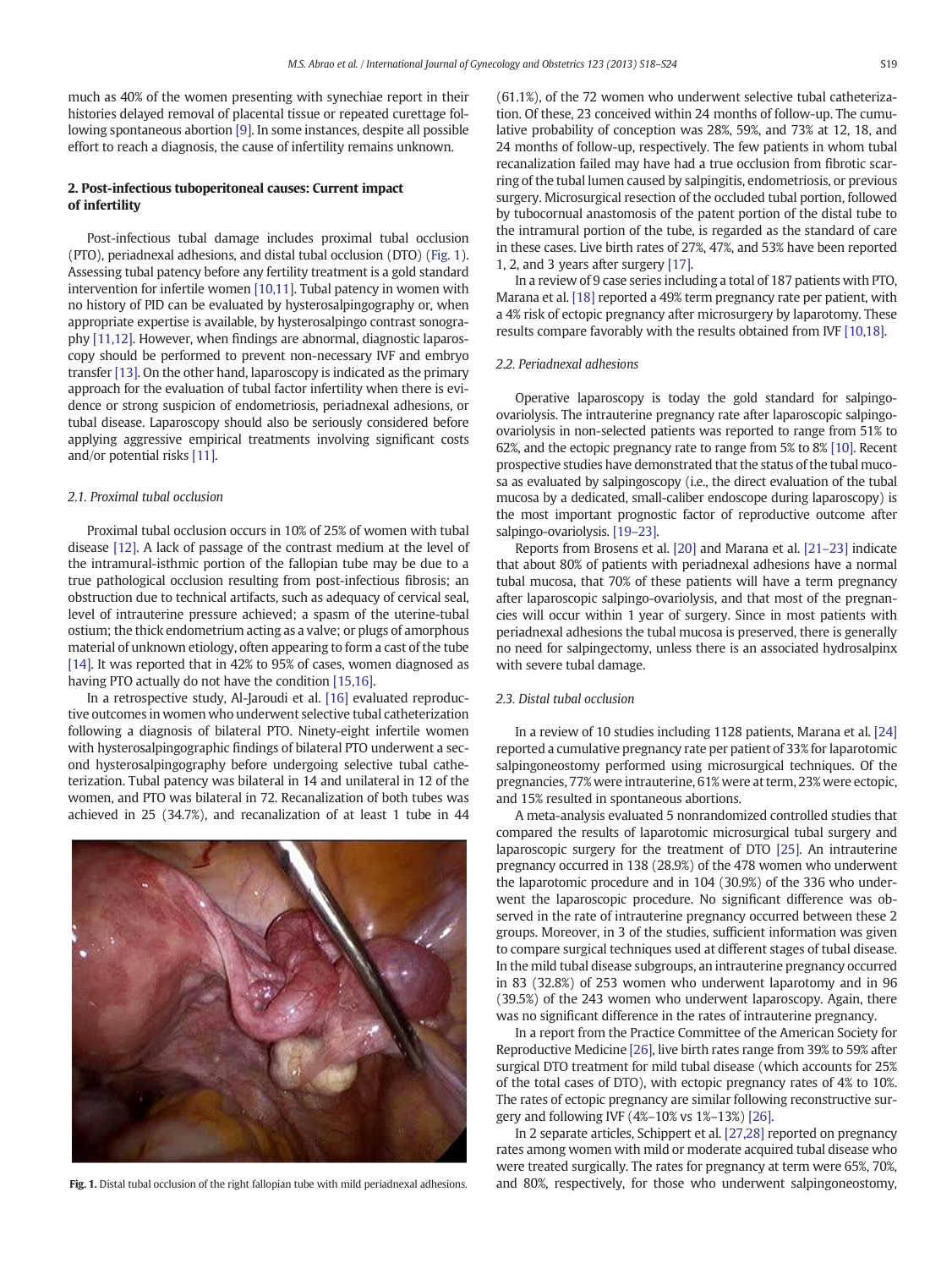adhesiolysis, and reversal of tubal sterilization. The ectopic pregnancy rate ranged from 1% to 10% depending on the tubal disease, and it was less than 10% among women who underwent reversal of tubal sterilization. Following IVF, the rate ranged from 2.1% to 11%.

Moreover, in women undergoing salpingoneostomy or salpingoovariolysis, the status of the tubal mucosa on salpingoscopy is the most important prognostic factor for reproductive outcome after surgery. Studies by Brosens [\[20\]](#page-4-0) and Marana et al. [\[21](#page-4-0)–23] indicate that the percentages of women with DTO who have a normal tubal mucosa range from 35% to 45%, and that 65% of these women will have a term pregnancy after laparoscopic salpingoneostomy. When the tubal mucosa is severely damaged, however, salpingectomy may be a better option. Recently, the authors of the present review have reported on a new, simplified technique for salpingoscopy that they have used in women with DTO, in which a small-caliber hysteroscope is introduced through an accessory trocar at the time of laparoscopy [\[29\]](#page-4-0).

#### 2.4. Tubal reconstructive surgery vs IVF

Although tubal reconstructive surgery is still performed widely, the treatment of tubal infertility has shifted toward IVF in recent years. However, many couples refuse IVF for ethical, religious, and/or financial reasons. It is important to point out that IVF does not eliminate tubal damage but bypasses it, whereas surgery is curative in women with normal tubal mucosa. These women are then able to conceive naturally and more than once without further treatment, and to experience pregnancy and delivery just like women who never had tubal infertility, without the risks of ovarian hyperstimulation syndrome (OHSS), multiple pregnancy, premature birth, and congenital malformations associated with IVF. The risks associated with tubal surgery are very low and related only to the possible complications of anesthesia and surgery [\[30\]](#page-4-0), whereas IVF is associated with specific complications, particularly OHSS. This syndrome is a potentially life-threatening effect of ovulation induction. The intravascular depletion associated with OHSS can lead to dehydration, hypovolemia, electrolyte disturbances, and thrombosis due to hemoconcentration. In IVF cycles, the rate of OHSS varies from 1% to 10%, with severe cases occurring in 0.25% to 2% of IVF cycles [\[31\].](#page-4-0)

In a summary of the procedures and outcomes of assisted reproductive technologies since 2001 and published in 2007 [\[32\],](#page-5-0) the American Society for Reproductive Medicine registry reports a live birth rate of 27.2% per cycle. Moreover, data published in Europe in 2010 indicate a clinical pregnancy rate of 29.0% per retrieval [\[33\]](#page-5-0). The European report has incomplete data for the calculation of a live birth rate per cycle, but a range of 21.0% to 22.5% can be extrapolated. The latest results in Italy [\[34\]](#page-5-0) indicate a live birth rate of 16.8% per cycle. The proportions of singleton, twin, and triplet deliveries after IVF are 64.1%, 32.0%, and 3.7% in the United States and 79.2%, 19.9%, and 0.9% in Europe. Therefore, compared with natural conception, the major problem associated with IVF worldwide is still the wide occurrence of multiple pregnancies, with rates of premature birth and cesarean delivery higher than normal, in addition to other adverse outcomes [\[14,35\]](#page-4-0).

With regard to the cumulative pregnancy rates after IVF reported by Sharma et al. [\[36\]](#page-5-0) (66% following 4 cycles of IVF), it has to be considered that the dropout rates were very high during their study, 74% after the first, 61% after the second, and 69% after the third unsuccessful attempt. Disappointment and psychological stress are the main factors influencing the decision to discontinue treatment after an increasing number of attempts [\[37\].](#page-5-0)

In recent years, evidence has been accumulated on adverse outcomes of pregnancies conceived via IVF, even of singleton pregnancies [\[38\]](#page-5-0). It has been reported that the rates of perinatal mortality, low birth weight, and preterm birth were twice those of pregnancies naturally conceived, and that the risk of birth defects were 30% to 40% greater [\[38](#page-5-0)–49]. A Danish study [\[50\]](#page-5-0) published in 2010 analyzed information about 20 166 singleton pregnancies. After adjusting for maternal age, body mass index, level of education, smoking habits, and alcohol and/ or coffee intake during pregnancy, it found the risk of stillbirth to be more than 4 times greater among the women who underwent IVF procedures than among those who conceived naturally.

In conclusion, in spite of the improving outcomes of IVF, tubal reconstructive surgery remains an important option for many couples. Moreover, surgery should be the first-line approach for a correct diagnosis and treatment of tubal infertility. The success of surgical treatment depends on careful patient selection using appropriate diagnostic techniques.

#### 3. Endometriosis in the 21st century

Endometriosis is characterized by the presence of endometrial glands and stroma outside the uterine cavity [\[51\]](#page-5-0). It is estimated that 5% to 15% of women of reproductive age have endometriosis. Dysmenorrhea, deep dyspareunia, chronic pelvic pain, abnormal uterine bleeding, intestinal disorders, and infertility are the main symptoms associated with endometriosis [\[51\].](#page-5-0) The prevalence of endometriosis is higher among women with chronic pelvic pain or infertility than among women without these symptoms (40%–60% vs 20%–30%) [\[52\].](#page-5-0) The gold standard for diagnosis is direct visualization of endometriosis by laparoscopy, which can be confirmed by histologic analysis [\[53\]](#page-5-0).

Three theories have attempted to explain the etiology of endometriosis, one considering endometriosis to be of embryonic origin [\[54\]](#page-5-0); another considering endometriosis to stem from coelomic metaplasia [\[55\]](#page-5-0); and the widely accepted theory of retrograde menstruation first presented by Sampson [\[56\]](#page-5-0), which considers that endometrial fragments are displaced and grow into the peritoneal cavity. Although the pathogenesis of endometriosis and associated pain and infertility remain incompletely understood, treatments aimed at correcting progesterone resistance (e.g., treatments with selective progesterone-receptor modulators) and systemic immune dysfunction have been proposed, as well as treatments targeting angiogenesis, inflammation, neurotropism, and pain transmission, including neuropathic pain [\[57\]](#page-5-0).

Several authors have attempted to clarify the role of the immune system in women with endometriosis [\[58,59\].](#page-5-0) Number and activation of peritoneal macrophages, decrease in cytotoxicity of T and NK cells, increase in the levels of several pro-inflammatory cytokines and growth factors, and changes in cellular immunity facilitate the deployment and growth of ectopic endometrial cells. In turn, these cells promote proliferation, inflammation, and angiogenesis [\[60](#page-5-0)–63]. Recent studies have reported the presence of endometrial stem cells in the adult uterus, the menstrual fluid, and endometrial implants outside the uterus. These stem cells could be implicated in the pathogenesis of endometriosis [\[64\]](#page-5-0).

Endometriosis can be peritoneal, ovarian, or deeply infiltrating [\[65,66\].](#page-5-0) In the latter case, endometriosis can infiltrate the rectovaginal septum, retrocervical region, sigmoid, rectum, ureters, and bladder, and the lesions can be greater than 5 mm in depth [\[67\]](#page-5-0). The American Society for Reproductive Medicine [\[68\]](#page-5-0) categorizes the disease as minimal (stage 1), mild (stage 2), moderate (stage 3), and severe (stage 4).

Among tumor markers, cancer antigen 125, which is derived from human epithelial carcinoma, is the most extensively studied. Although it is used as serum marker of endometriosis, it has limited utility in diagnosing endometriosis [\[69,70\]](#page-5-0). The main diagnostic developments have occurred in the imaging field, and transvaginal ultrasound is now considered the best imaging method for endometriosis [71–[73\].](#page-5-0)

Far from being curative, current therapeutic approaches focus on managing the clinical symptoms of the disease. Combinations of medical, surgical, and psychological treatments can ameliorate the quality of life of women with endometriosis. A variety of medications have been shown to reduce pain, including nonsteroidal anti-inflammatory drugs, oral contraceptives, gonadotropin-releasing hormone agonists, danazol, and progestins [\[74\].](#page-5-0)

The cause of infertility associated with endometriosis remains elusive. Many possibilities have been investigated, including altered folliculogenesis, ovulatory dysfunction, reduced preovulatory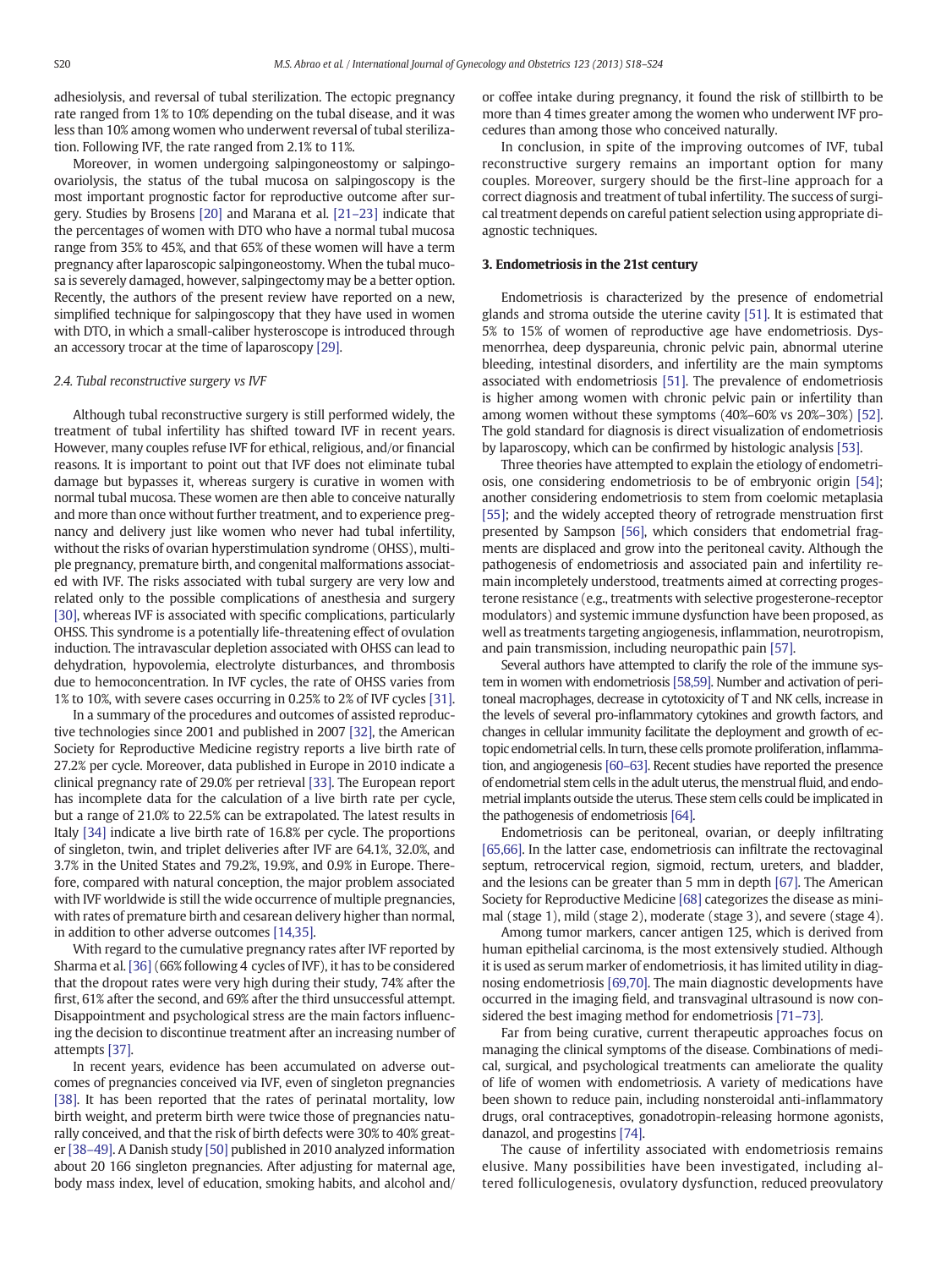<span id="page-3-0"></span>steroidogenesis of granulosa cells, sperm phagocytosis, impaired fertilization, toxicity against early embryonic development, defective implantation, and alterations within the oocyte [\[63\]](#page-5-0). Other abnormalities associated or not with endometriosis, but related to the cervix (cervical stenosis), uterus (acquired and congenital abnormalities), fallopian tubes (PTO and DTO), and pelvis (perifimbrial and peritubal adhesions) should also be taken into account, as they could play a role in a patient's infertility [\[75\]](#page-5-0).

It is noteworthy that about 50% of the problems related to conception are either caused entirely by the male partner or by both partners. A large of array of examinations are available for diagnosing male infertility, but semen analysis is the most important [\[76\]](#page-5-0).

The treatment of infertility associated with endometriosis is still a complex clinical issue. Although pain associated with endometriosis can be treated temporarily, medically treating the disease does not seem to treat infertility. Randomized clinical trials and meta-analyses have demonstrated no evidence of effectiveness of medical treatment alone, and no superiority of medical treatment in combination with surgical treatment over surgical treatment alone [\[77,78\]](#page-5-0). As to expectant management, there are no randomized clinical trials comparing the results of not treating with those of surgical treatment. However, the very low rates of spontaneous conception in the absence of treatment reported by several studies contraindicate this approach [\[78\].](#page-5-0) Surgery, on the other hand, may be efficacious in the management of endometriosisassociated infertility. A recent meta-analysis reported that in cases of infertility associated with milder forms of endometriosis (stages 1 and 2), the conception rates were significantly higher following surgery than following mere diagnostic laparoscopy [\[79\]](#page-5-0). In cases of more advanced disease, surgery should be preferred to expectant management even in the absence or randomized clinical trials because it may yield postoperative pregnancy rates as high as 50% to 67% (Fig. 2) [\[80,81\].](#page-5-0)

Owing to the difficulty of performing randomized studies in this field, there is no consensus about the benefits of surgery compared with those of using reproductive technology to treat infertile women with deep endometriosis. The only randomized study, by Bianchi et al. [\[82\],](#page-5-0) shows better results after surgery than after IVF with no previous surgery. Further studies are necessary to clarify both the role of deep endometriosis in women with infertility-associated endometriosis and the options for its management. Recently, Darai et al. [\[83\]](#page-5-0) found that spontaneous pregnancy was more frequent after laparoscopy than after laparotomy for the treatment of severe colorectal endometriosis.

#### 4. Congenital and acquired uterine causes

Congenital uterine anomalies are the most common malformations of the female reproductive tract. Such anomalies, which result from an incomplete fusion of the müllerian ducts, are present in 4% of fertile



Fig. 2. Severe case of endometriosis, with bilateral ovarian-endometriomal adhesions and obliteration of the cul-de-sac.

women [\[7\]](#page-4-0). The most common are septate uterus, bicornuate uterus, and arcuate uterus [\[7\]](#page-4-0). Unicornuate uterus and didelphys uterus are less frequent.

Uterine malformations may be associated with recurrent pregnancy loss, preterm labor, abnormal fetal presentation, and infertility [\[6,7\].](#page-4-0) Although anatomically the less complex, the most common malformation, septate uterus, is associated with the poorest reproductive outcome, with pregnancy losses of more than 60% and fetal survival rates as low as 6% to 28% [\[6\]](#page-4-0).

The feature common to the most frequent uterine malformations is the presence of a partial doubling (incomplete septum, arcuate uterus, bicornuate uterus), or of a complete doubling (complete septum, didelphys uterus), of the uterine cavity. Whereas the inner contour of a double uterine cavity can be perceived on hysterosalpingography or hysteroscopy, differentiating between the different anomalies can only be made by evaluating the outer contour of the uterine fundus. The latter will be single if the uterus is septate or arcuate, and double if it is bicornuate or didelphys. Traditionally, the outer contour of the uterus has been evaluated by laparoscopy performed concomitantly with hysteroscopy. Less invasive diagnostic techniques, such as magnetic resonance imaging and 3-dimensional ultrasound, have now obviated the need to perform laparoscopy for the diagnosis of uterine malformations. Recently, intraoperative 3-dimentional ultrasound has also been proposed as an adjunctive tool to reduce the risk of incompletely removing the uterine septum during hysteroscopy [\[84\].](#page-5-0)

Traditionally, the surgical correction of a uterine malformation was indicated after 2 or more spontaneous abortions. As surgery has become less invasive, surgical correction has been performed prophylactically, when no spontaneous abortion has occurred, particularly in women with a septate uterus; and since an association between some uterine malformations and infertility has been demonstrated, surgical correction has also become performed in infertile women. The septate and arcuate uterus can be treated by means of operative hysteroscopy. Hysteroscopic correction of the malformation can be performed with cold scissors or electrosurgery, either monopolar or bipolar, with similar results. Term delivery rates after removal of the septum are reported to be approximately 75% [\[7\].](#page-4-0) More complex anomalies, which are generally associated with better reproductive outcome if left untreated, are not treatable by hysteroscopic surgery. If surgery was needed, it would be via laparotomy.

Uterine myomas are the most common benign tumors among women of reproductive age, affecting 20% to 50% of this population [\[85\].](#page-5-0) The myomas are classified as submucosal if they distort the uterine



Fig. 3. Submucosal myoma with bleeding visualized during hysteroscopy.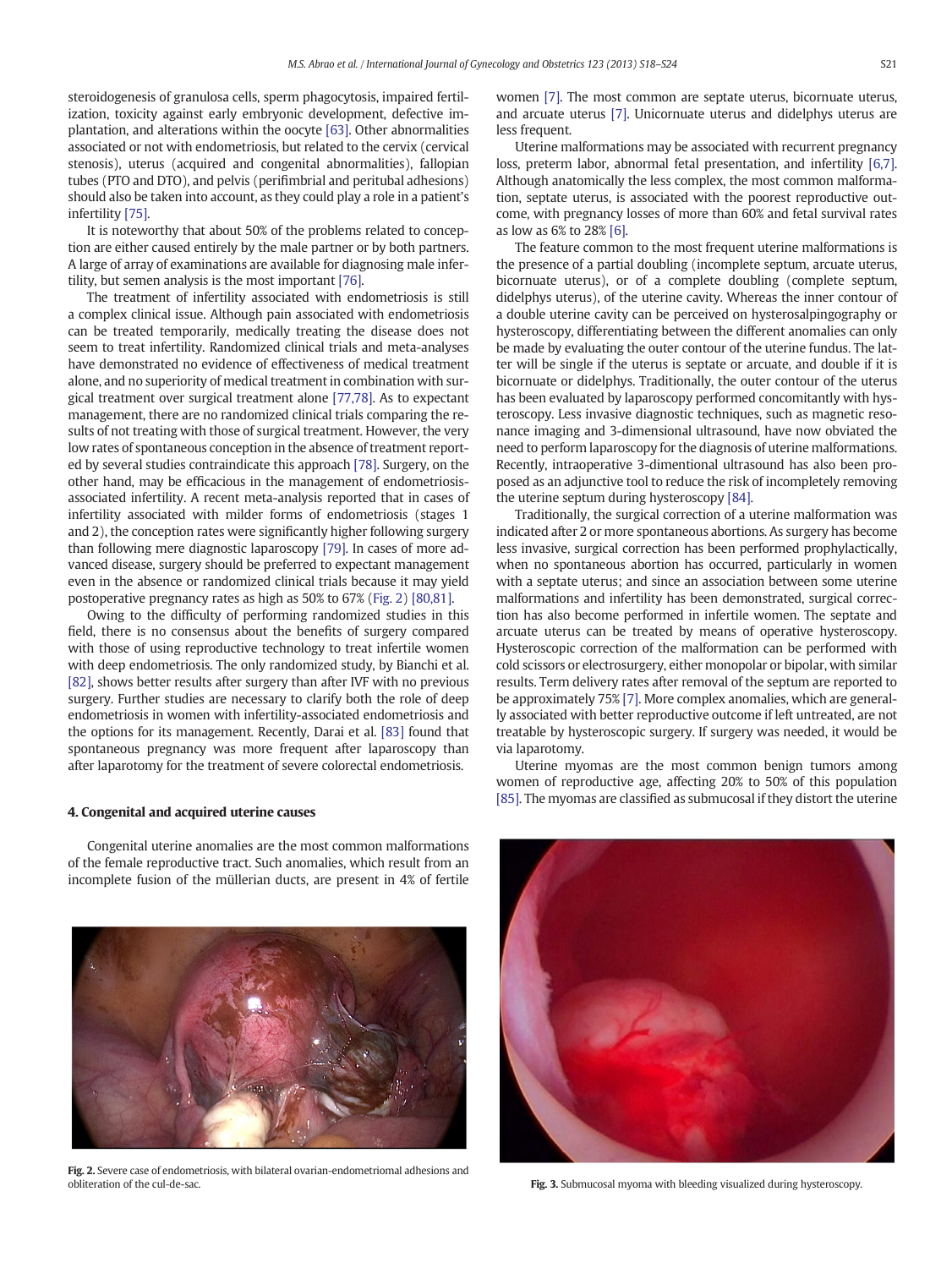<span id="page-4-0"></span>cavity [\(Fig. 3\)](#page-3-0), intramural if they reside predominantly within the myometrial wall, and subserosal if they protrude out of the uterine surface [\[86\].](#page-5-0) The mechanisms by which myomas may affect fertility are the following: displacement of the cervix, enlargement or deformity of the uterine cavity, obstruction of the proximal fallopian tubes, altered tubo-ovarian anatomy, increased or disordered uterine contractility, distortion or disruption of the endometrium and consequently of implantation, impaired endometrial blood flow, endometrial inflammation, and abnormal secretion of vasoactive substances [8,87].

The main factors likely to favor the growth of uterine myomas were identified within the tumors themselves. Estrogen and progesterone receptors, aromatase P450, and estrogen synthetase concentrations vary according to the phase of the menstrual cycle, but are in higher concentrations within myomas than in the surrounding myometrium [\[88,89\]](#page-5-0).

In most women, uterine myomas are asymptomatic. When symptoms are present, they include abnormal uterine bleeding, dysmenorrhea, pelvic pressure, pain, increasing abdominal girth, urinary or rectal symptoms, and reproductive failure [\[87\]](#page-5-0). Transvaginal ultrasound characterizes the size, number, and location of myomas, and the procedure can be useful to determine whether the myoma may be treated hysteroscopically or by the abdominal route [8,87]. Submucous myomas, i.e., myomas growing inside the endometrial cavity, are best treated by operative hysteroscopy. Retrospective and case-control studies have shown that submucosal and intramural myomas that protrude into the endometrial cavity are associated with lesser pregnancy and implantation rates, but that their removal heightens pregnancy rates [\[90](#page-5-0)–92].

For larger submucous myomas, treatment with gonadotropinreleasing hormone analogues administered before hysteroscopy may improve the outcome of surgery [\[93\]](#page-5-0). Intramural, subserous, and pedunculated myomas are treated by the abdominal route, whether by laparoscopy (when the number and size of the myomas allow an endoscopic approach) or by laparotomy. When fertility is not an issue, and the patient accepts a non-conservative treatment, hysterectomy may be performed instead of myomectomy.

Intrauterine synechiae, i.e., adhesions inside the uterus, may partially or completely obliterate the uterine cavity. The prevalence of this condition in infertile women is about 1.5% [\[94\].](#page-5-0) The most common symptoms are menstrual disturbances (hypomenorrhea and amenorrhea) or infertility [9,95]. Repeated curettage following abortions and the delayed removal of placental tissue may be responsible for up 40% of the development of synechiae [\[96\]](#page-5-0). The gold standard for determining the presence, extent, and nature of intrauterine synechiae is diagnostic hysteroscopy [\[97\].](#page-6-0)

The surgical treatment consists in adhesiolysis under hysteroscopic vision. The restoration of normal anatomy, restoration of menstruation, and subsequent pregnancy outcome depend on the initial severity of the adhesions [\[95,97\].](#page-5-0) Rates of 3% to 23% have been reported for adhesion recurrence, and the rates are even higher for severe adhesions (20%–62%) [\[95\].](#page-5-0) Adjunctive treatments are frequently used, both pharmacological and physical. These are stimulation of the endometrium by estrogen administration; insertion, following surgery, of an intrauterine contraceptive device; insertion of a Foley catheter in the uterine cavity; or newer synthetic barriers that physically separate the walls of the endometrial cavity [9,95,98–100].

#### 5. Perspectives

Congenital and acquired diseases of the uterus may lead to infertility and pregnancy loss. Improvements in diagnostic and therapeutic techniques have prompted better care for women who have a uterine factor of infertility. In women with tuboperitoneal conditions, a better selection of candidates for reconstructive tubal surgery may yield intrauterine pregnancy rates of 65%–70%. Endometriosis is a very complex disease with a great impact on infertility management. Surgical treatment has been associated with significant increases in fertilization rates. Despite the high prevalence of endometriosis and its enormous physical, psychological, and economic burden, the exact mechanisms of its pathogenesis are still not understood. There are obvious associations between endometriosis and the immune system, and future strategies to treat endometriosis might be based on immunological concepts and methods.

### Conflict of interest

The authors have no conflicts of interest.

#### References

- [1] [The Practice Committee of the American Society for Reproductive Medicine. The](http://refhub.elsevier.com/S0020-7292(13)00441-4/rf0005) [role of tubal reconstructive surgery in the era of assisted reproductive technologies.](http://refhub.elsevier.com/S0020-7292(13)00441-4/rf0005) [Fertil Steril 2008;90\(3\):S250](http://refhub.elsevier.com/S0020-7292(13)00441-4/rf0005)–3.
- [2] [Ahmad G, Watson A, Vandekerckhove P, Lipford R. Techniques for pelvic surgery in](http://refhub.elsevier.com/S0020-7292(13)00441-4/rf0480) [subfertility. Cochrane Database Syst Rev 2006;2:CD 000221.](http://refhub.elsevier.com/S0020-7292(13)00441-4/rf0480)
- [3] [Haggerty CL, Gottlieb SL, Taylor BD, Low N, Xu F, Ness RB. Risk of sequelae after](http://refhub.elsevier.com/S0020-7292(13)00441-4/rf0010) [Chlamydia trachomatis genital infection in women. J Infect Dis 2010;201\(S2\):](http://refhub.elsevier.com/S0020-7292(13)00441-4/rf0010) [S134](http://refhub.elsevier.com/S0020-7292(13)00441-4/rf0010)–55.
- [4] [Rodgers AK, Budrys NM, Gong S, Wang J, Holden A, Schenken RS, et al. Genome](http://refhub.elsevier.com/S0020-7292(13)00441-4/rf0015)wide identifi[cation of Chlamydia trachomatis antigens associated with tubal factor](http://refhub.elsevier.com/S0020-7292(13)00441-4/rf0015) [infertility. Fertil Steril 2011;96\(3\):715](http://refhub.elsevier.com/S0020-7292(13)00441-4/rf0015)–21.
- [5] Steinkeler JA, Woodfi[eld CA, Lazarus E, Hillstrom MM. Female infertility: a systematic](http://refhub.elsevier.com/S0020-7292(13)00441-4/rf0020) [approach to radiologic imaging and diagnosis. Radiographics 2009;29\(5\):1353](http://refhub.elsevier.com/S0020-7292(13)00441-4/rf0020)–70.
- [6] [Homer HA, Li TC, Cooke ID. The septate uterus: a review of management and repro](http://refhub.elsevier.com/S0020-7292(13)00441-4/rf0025)[ductive outcome. Fertil Steril 2000;73:1](http://refhub.elsevier.com/S0020-7292(13)00441-4/rf0025)–14.
- [7] [Grimbizis GF, Camus M, Tarlatzis BC, Bontis JN, Devroey P. Clinical implications of](http://refhub.elsevier.com/S0020-7292(13)00441-4/rf0030) [uterine malformations and hysteroscopic treatment results. Hum Reprod Update](http://refhub.elsevier.com/S0020-7292(13)00441-4/rf0030) [2001;7\(2\):161](http://refhub.elsevier.com/S0020-7292(13)00441-4/rf0030)–74.
- [8] [Olive DL, Pritts EA. Fibroids and reproduction. Semin Reprod Med 2010;28\(3\):218](http://refhub.elsevier.com/S0020-7292(13)00441-4/rf0035)–27. [9] [Thomson AJ, Abbott JA, Deans R, Kingston A, Vancaillie TG. The management of in-](http://refhub.elsevier.com/S0020-7292(13)00441-4/rf0040)
- [trauterine synechiae. Curr Opin Obstet Gynecol 2009;21\(4\):335](http://refhub.elsevier.com/S0020-7292(13)00441-4/rf0040)–41. [10] [Gomel V, McComb PF. Microsurgery for tubal infertility. J Reprod Med](http://refhub.elsevier.com/S0020-7292(13)00441-4/rf0045)
- [2006;51\(3\):177](http://refhub.elsevier.com/S0020-7292(13)00441-4/rf0045)–84. [11] [The Practice Committee of the American Society for Reproductive Medicine.](http://refhub.elsevier.com/S0020-7292(13)00441-4/rf0050)
- [Optimal evaluation of the infertile female. Fertil Steril 2006;84\(3\):S264](http://refhub.elsevier.com/S0020-7292(13)00441-4/rf0050)–7. [12] [National Institute for Clinical Excellence. Fertility: Assessment and treatment for](http://refhub.elsevier.com/S0020-7292(13)00441-4/rf0055)
- [people with fertility problems. London, UK: RCOG Press; 2004.](http://refhub.elsevier.com/S0020-7292(13)00441-4/rf0055)
- [13] [Tanahatoe S, Lambalk C, McDonnell J, Dekker J, Mijatovic V, Hompes P. Diagnostic](http://refhub.elsevier.com/S0020-7292(13)00441-4/rf0060) [laparoscopy is needed after abnormal hysterosalpingography to prevent over](http://refhub.elsevier.com/S0020-7292(13)00441-4/rf0060)[treatment with IVF. Reprod Biomed Online 2008;16\(3\):410](http://refhub.elsevier.com/S0020-7292(13)00441-4/rf0060)–5.
- [14] [Marana R, Ferrari S, Astorri AL, Muzii L. Indications to tubal reconstructive surgery](http://refhub.elsevier.com/S0020-7292(13)00441-4/rf0065) [in the era of IVF. Gynecol Surg 2008;5:85](http://refhub.elsevier.com/S0020-7292(13)00441-4/rf0065)–91.
- [15] [Marana R, Muzii L, Paielli FV, Lucci FM, Dell](http://refhub.elsevier.com/S0020-7292(13)00441-4/rf0070)'Acqua S, Mancuso S. Proximal tubal ob[struction: are we over-diagnosing and over-treating? Gynecol Endosc 1992;1:99](http://refhub.elsevier.com/S0020-7292(13)00441-4/rf0070)–101.
- [16] [Al-Jaroudi D, Herba MJ, Tulandi T. Reproductive performance after selective tubal](http://refhub.elsevier.com/S0020-7292(13)00441-4/rf0075) [catheterization. J Minim Invasive Gynecol 2005;12:150](http://refhub.elsevier.com/S0020-7292(13)00441-4/rf0075)–2.
- [17] [Patton PE, Williams TJ, Coulam CB. Microsurgical reconstruction of the proximal](http://refhub.elsevier.com/S0020-7292(13)00441-4/rf0080) [oviduct. Fertil Steril 1987;47:35](http://refhub.elsevier.com/S0020-7292(13)00441-4/rf0080)–9.
- [18] [Marana R, Quagliarello J. Proximal tubal occlusion: microsurgery versus IVF: a](http://refhub.elsevier.com/S0020-7292(13)00441-4/rf0085) [review. Int J Fertil 1998;33:338](http://refhub.elsevier.com/S0020-7292(13)00441-4/rf0085)–40.
- [19] [Brosens IA, Boek W, Delattin P. Salpingoscopy: a new preoperative diagnostic tool](http://refhub.elsevier.com/S0020-7292(13)00441-4/rf0090) [in tubal infertility. J Obstet Gynecol 1987;94:768](http://refhub.elsevier.com/S0020-7292(13)00441-4/rf0090)–73.
- [20] [Brosens IA. The value of salpingoscopy in tubal infertility. J Reprod Med Rev](http://refhub.elsevier.com/S0020-7292(13)00441-4/rf0095) [1996;5:1](http://refhub.elsevier.com/S0020-7292(13)00441-4/rf0095)–9.
- [21] [Marana R, Rizzi M, Muzii L, Catalano GF, Caruana P, Mancuso S. Correlation](http://refhub.elsevier.com/S0020-7292(13)00441-4/rf0100) [between the American Fertility Society classi](http://refhub.elsevier.com/S0020-7292(13)00441-4/rf0100)fication of adnexal adhesions and [distal tubal occlusion, salpingoscopy and reproductive outcome in tubal surgery.](http://refhub.elsevier.com/S0020-7292(13)00441-4/rf0100) [Fertil Steril 1995;64:924](http://refhub.elsevier.com/S0020-7292(13)00441-4/rf0100)–9.
- [22] [Marana R, Catalano GF, Muzii L, Caruana P, Margutti F, Mancuso S. The prognostic](http://refhub.elsevier.com/S0020-7292(13)00441-4/rf0105) [role of salpingoscopy in laparoscopic tubal surgery. Hum Reprod 1999;14:2991](http://refhub.elsevier.com/S0020-7292(13)00441-4/rf0105)–5.
- [23] [Marana R, Catalano GF, Muzii L. Salpingoscopy. Curr Opin Obstet Gynecol](http://refhub.elsevier.com/S0020-7292(13)00441-4/rf0110) [2003;15:333](http://refhub.elsevier.com/S0020-7292(13)00441-4/rf0110)–6.
- [24] [Marana R, Quagliarello J. Distal tubal occlusion: microsurgery versus IVF: a review.](http://refhub.elsevier.com/S0020-7292(13)00441-4/rf0115) [Int J Fertil 1998;33:107](http://refhub.elsevier.com/S0020-7292(13)00441-4/rf0115)–15.
- [25] [Ahmad G, Watson AJS, Metwally M. Laparoscopy of laparotomy for distal tubal](http://refhub.elsevier.com/S0020-7292(13)00441-4/rf0120) [surgery? A meta-analysis. Hum Fertil 2007;10:43](http://refhub.elsevier.com/S0020-7292(13)00441-4/rf0120)–7.
- [26] [The Practice Committee of the American Society for Reproductive Medicine. The](http://refhub.elsevier.com/S0020-7292(13)00441-4/rf0125) [role of tubal reconstructive surgery in the era of assisted reproductive technologies.](http://refhub.elsevier.com/S0020-7292(13)00441-4/rf0125) [Fertil Steril 2008;90\(3\):S250](http://refhub.elsevier.com/S0020-7292(13)00441-4/rf0125)–3.
- [27] [Schippert C, Garcia Roca GJ. Is there still a role for reconstructive microsurgery in](http://refhub.elsevier.com/S0020-7292(13)00441-4/rf0130) [tubal infertility? Curr Opin Obstet Gynecol 2011;23:200](http://refhub.elsevier.com/S0020-7292(13)00441-4/rf0130)–5.
- [28] [Schippert C, Soergel P, Staboulidou I, Bassler C, Gagalick S, Hillemanns P, et al. The](http://refhub.elsevier.com/S0020-7292(13)00441-4/rf0485) [risk of ectopic pregnancy following tubal reconstructive microsurgery and assisted](http://refhub.elsevier.com/S0020-7292(13)00441-4/rf0485) [technology procedures. Arch Gynecol Obstet 2012;285:863](http://refhub.elsevier.com/S0020-7292(13)00441-4/rf0485)–71.
- [29] [Muzii L, Angioli R, Tambone V, et al. Salpingoscopy during laparoscopy using a](http://refhub.elsevier.com/S0020-7292(13)00441-4/rf0135) [small caliber hysteroscope introduced through an accessory trocar. J Laparoendosc](http://refhub.elsevier.com/S0020-7292(13)00441-4/rf0135) [Adv Surg Tech A 2010;20:619](http://refhub.elsevier.com/S0020-7292(13)00441-4/rf0135)–21.
- [30] [Muzii L, Marana R. Tubal reanastomosis or IVF? Fertil Steril 2008;90\(1\):242](http://refhub.elsevier.com/S0020-7292(13)00441-4/rf0140)–3.
- [31] [Pandian Z, Akande VA, Harrild K, et al. Surgery for tubal infertility. Cochrane](http://refhub.elsevier.com/S0020-7292(13)00441-4/rf0145) [Database Syst Rev Jul 16 2008\(3\):CD006415.](http://refhub.elsevier.com/S0020-7292(13)00441-4/rf0145)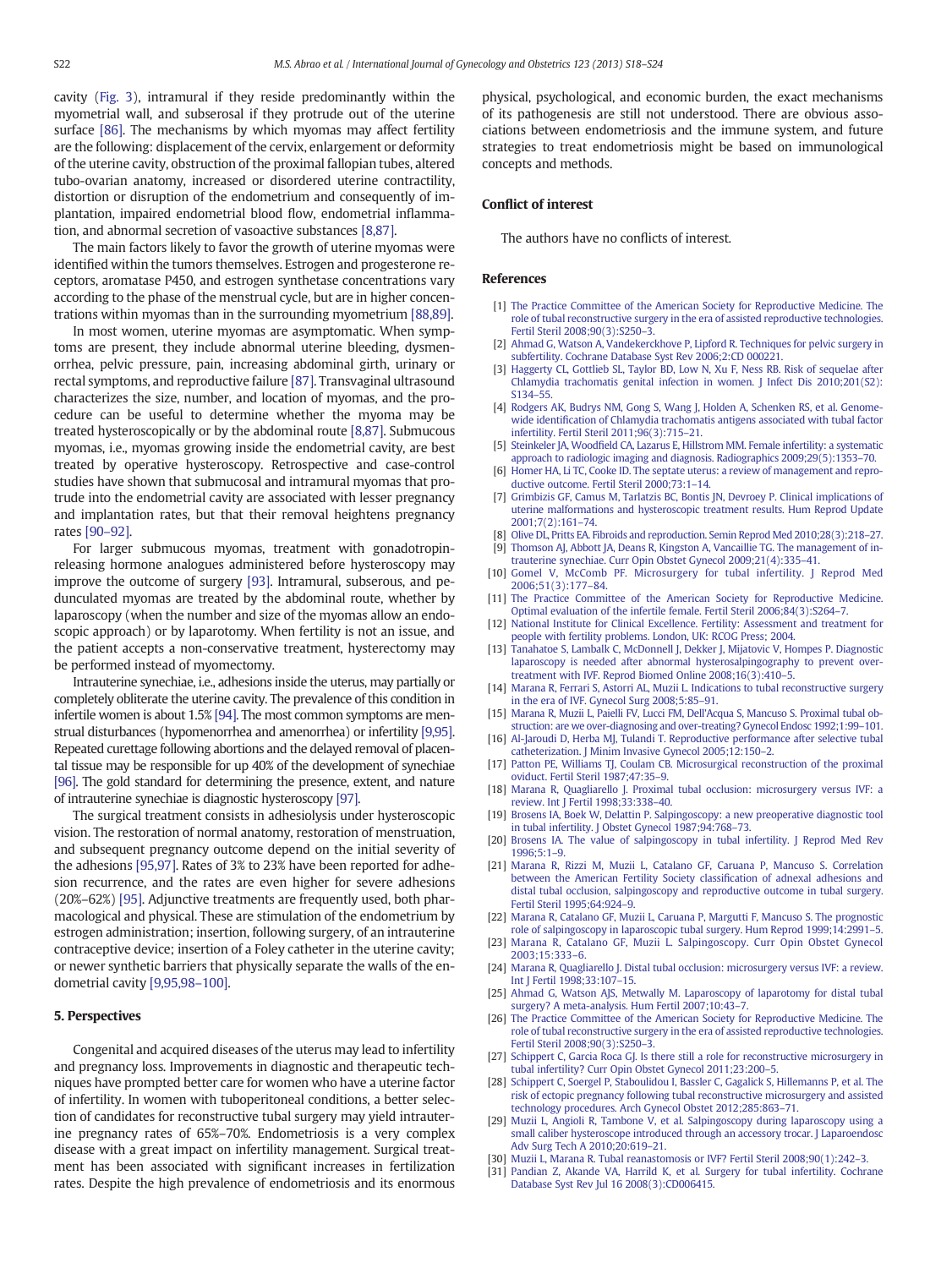- <span id="page-5-0"></span>[32] [Society for Assisted Reproductive Technology, American Society for Reproductive](http://refhub.elsevier.com/S0020-7292(13)00441-4/rf0490) [Medicine. Assisted reproductive technology in the United States: 2001 results gen](http://refhub.elsevier.com/S0020-7292(13)00441-4/rf0490)[erated from the American Society for Reproductive Medicine/Society for Assisted](http://refhub.elsevier.com/S0020-7292(13)00441-4/rf0490) [Reproductive Technology registry. Fertil Steril 2007;87:1253](http://refhub.elsevier.com/S0020-7292(13)00441-4/rf0490)–66.
- [33] [de Mouzon J, Goossens V, Bhattacharya S, et al. Assisted reproductive technology in](http://refhub.elsevier.com/S0020-7292(13)00441-4/rf0150) [Europe, 2006. Results generated from European registers by ESHRE. Hum Reprod](http://refhub.elsevier.com/S0020-7292(13)00441-4/rf0150) [2010;25:1851](http://refhub.elsevier.com/S0020-7292(13)00441-4/rf0150)–62.
- [34] [Ministro della Salute. Relazione al Parlamento sullo stato di attuazione della legge](http://refhub.elsevier.com/S0020-7292(13)00441-4/rf0495) [contenente norme in materia di PMA. Attività anno 2009; June 28, 2011 . Rome.](http://refhub.elsevier.com/S0020-7292(13)00441-4/rf0495)
- [35] [Marana R, Ferrari A, Merola A, Astorri AL, Pompa G, Milardi D, et al. Il ruolo di un](http://refhub.elsevier.com/S0020-7292(13)00441-4/rf0160) [approccio chirurgico mini-invasivo nella diagnosi e trattamento della sterilità](http://refhub.elsevier.com/S0020-7292(13)00441-4/rf0160) [tuboperitoneale in alternativa alla FIVET. Minerva Ginecol 2010;63:1](http://refhub.elsevier.com/S0020-7292(13)00441-4/rf0160)–10.
- [36] Sharma V, Allgar V, Rajkhova M, Factors influencing the cumulative conception rate [and discontinuation of in vitro fertilization treatment for infertility. Fertil Steril](http://refhub.elsevier.com/S0020-7292(13)00441-4/rf0165) [2002;78\(1\):40](http://refhub.elsevier.com/S0020-7292(13)00441-4/rf0165)–6.
- [37] [Rajkhowa M, McConnell A, Thomas GE. Reasons for discontinuation of IVF treat](http://refhub.elsevier.com/S0020-7292(13)00441-4/rf0170)[ment: a questionnaire study. Hum Reprod 2006;21\(2\):358](http://refhub.elsevier.com/S0020-7292(13)00441-4/rf0170)–63.
- [38] [Kalra SK, Barnhart KT. In vitro fertilization and adverse childhood outcomes: what](http://refhub.elsevier.com/S0020-7292(13)00441-4/rf0175) [we know, where we are going, and how we will get there. A glimpse into what lies](http://refhub.elsevier.com/S0020-7292(13)00441-4/rf0175) [behind and beckons ahead. Fertil Steril 2011;95\(6\):1887](http://refhub.elsevier.com/S0020-7292(13)00441-4/rf0175)–9.
- [39] [Schieve LA, Ramussen SA, Buck GM, Schendel DE, Reynolds MA, Wright VC. Are](http://refhub.elsevier.com/S0020-7292(13)00441-4/rf0180) [children born after assisted reproductive technology at increased risk for adverse](http://refhub.elsevier.com/S0020-7292(13)00441-4/rf0180) [health outcomes? Obstet Gynecol 2004;103:1154](http://refhub.elsevier.com/S0020-7292(13)00441-4/rf0180)–63.
- [40] [Bower C, Hansen M. Assisted reproductive technologies and birth outcomes: over](http://refhub.elsevier.com/S0020-7292(13)00441-4/rf0185)[view of recent systematic reviews. Reprod Fertil Dev 2005;17:329](http://refhub.elsevier.com/S0020-7292(13)00441-4/rf0185)–33.
- [41] [McDonald SD, Murphy K, Beyene J, Ohlsson A. Perinatal outcomes of singleton](http://refhub.elsevier.com/S0020-7292(13)00441-4/rf0190) [pregnancies achieved by in vitro fertilization: a systematic review and meta](http://refhub.elsevier.com/S0020-7292(13)00441-4/rf0190)[analysis. J Obstet Gynaecol Can 2005;27:449](http://refhub.elsevier.com/S0020-7292(13)00441-4/rf0190)–59.
- [42] [McDonald SD, Han Z, Mulla S, Murphy KE, Beyene J, Ohlsson A, et al. Preterm birth](http://refhub.elsevier.com/S0020-7292(13)00441-4/rf0195) [and low birth weight among in vitro fertilization singletons: a systematic review](http://refhub.elsevier.com/S0020-7292(13)00441-4/rf0195) [and meta-analyses. Eur J Obstet Gynecol Reprod Biol 2009;146:138](http://refhub.elsevier.com/S0020-7292(13)00441-4/rf0195)–48.
- [43] [Hansen M, Bower C, Milne E, de Klerk N, Kurinczuk JJ. Assisted reproductive technol](http://refhub.elsevier.com/S0020-7292(13)00441-4/rf0200)[ogies and the risk of birth defects- a systematic review. Hum Reprod 2005;20:328](http://refhub.elsevier.com/S0020-7292(13)00441-4/rf0200)–38.
- [44] [Klemetti R, Gissler M, Sevòn T, Koivurovas S, Rivanen A, Hemminki E. Children born](http://refhub.elsevier.com/S0020-7292(13)00441-4/rf0205) [after assisted fertilization have an increased rate of major congenital anomalies.](http://refhub.elsevier.com/S0020-7292(13)00441-4/rf0205) [Fertil Steril 2005;84:1300](http://refhub.elsevier.com/S0020-7292(13)00441-4/rf0205)–7.
- [45] [Olson CK, Keppler-noreuil KM, Romitti PA, Budelier WT, Ryan G, Sparks AE. In vitro](http://refhub.elsevier.com/S0020-7292(13)00441-4/rf0210) [fertilization is associated with an increase in major birth defects. Fertil Steril](http://refhub.elsevier.com/S0020-7292(13)00441-4/rf0210) [2005;84\(5\):1308](http://refhub.elsevier.com/S0020-7292(13)00441-4/rf0210)–15.
- [46] [Allen VM, Wilson RD, Cheung A, Genetics Committee of the Society of Obstetricians](http://refhub.elsevier.com/S0020-7292(13)00441-4/rf0215) [and Gynaecologists of Canada \(SOGC\), Reproductive Endocrinology Infertility](http://refhub.elsevier.com/S0020-7292(13)00441-4/rf0215) [Committee of the Society of Obstetricians and Gynaecologists of Canada \(SOGC\).](http://refhub.elsevier.com/S0020-7292(13)00441-4/rf0215) [Pregnancy outcomes after assisted reproductive technology. J Obstet Gynaecol](http://refhub.elsevier.com/S0020-7292(13)00441-4/rf0215) [Can 2006;28\(3\):220](http://refhub.elsevier.com/S0020-7292(13)00441-4/rf0215)–50.
- [47] [El-Chaar D, Yang Q, Gao J, Bottomley J, Leader A, Wen SW, et al. Risk of birth defects](http://refhub.elsevier.com/S0020-7292(13)00441-4/rf0220) [increased in pregnancies conceived by assisted human reproduction. Fertil Steril](http://refhub.elsevier.com/S0020-7292(13)00441-4/rf0220) [2009;92\(5\):1557](http://refhub.elsevier.com/S0020-7292(13)00441-4/rf0220)–61.
- [48] [Bukulmez O. Does assisted reproductive technology cause birth defects? Curr Opin](http://refhub.elsevier.com/S0020-7292(13)00441-4/rf0225) [Obstet Gynecol 2009;21\(3\):260](http://refhub.elsevier.com/S0020-7292(13)00441-4/rf0225)–4.
- [49] [Reefhuis J, Honein MA, Schieve LA, Correa A, Hobbs CA, Rasmussen SA, et al.](http://refhub.elsevier.com/S0020-7292(13)00441-4/rf0230) [Assisted reproductive technology and major structural birth defects in the United](http://refhub.elsevier.com/S0020-7292(13)00441-4/rf0230) [States. Hum Reprod 2009;24\(2\):360](http://refhub.elsevier.com/S0020-7292(13)00441-4/rf0230)–6.
- [50] [Wisbork K, Ingerslev HJ, Henriksen TB. In vitro fertilization and preterm delivery,](http://refhub.elsevier.com/S0020-7292(13)00441-4/rf0235) [low birth weight, and admission to the neonatal intensive care unit: a prospective](http://refhub.elsevier.com/S0020-7292(13)00441-4/rf0235) [follow-up study. Fertil Steril 2010;94\(6\):2102](http://refhub.elsevier.com/S0020-7292(13)00441-4/rf0235)–6.
- [51] [Giudice LC, Kao LC. Endometriosis. Lancet 2004;364\(9447\):1789](http://refhub.elsevier.com/S0020-7292(13)00441-4/rf0240)–99.
- [52] [Ajossa S, Mais V, Guerriero S, Paoletti AM, Caf](http://refhub.elsevier.com/S0020-7292(13)00441-4/rf0245)fiero A, Murgia C, et al. The prevalence [of endometriosis in premenopausal women undergoing gynecological surgery. Clin](http://refhub.elsevier.com/S0020-7292(13)00441-4/rf0245) [Exp Obstet Gynecol 1994;21\(3\):195](http://refhub.elsevier.com/S0020-7292(13)00441-4/rf0245)–7.
- [53] [Abrao MS, Neme RM, Carvalho FM, Aldrighi JM, Pinotti JA. Histological classi](http://refhub.elsevier.com/S0020-7292(13)00441-4/rf0250)fication [of endometriosis as a predictor of response to treatment. Int J Gynaecol Obstet](http://refhub.elsevier.com/S0020-7292(13)00441-4/rf0250) [2003;82\(1\):31](http://refhub.elsevier.com/S0020-7292(13)00441-4/rf0250)–40.
- [54] [Batt RE, Smith RA, Buck GM, Severino MF, Naples JD. Müllerianosis. Prog Clin Biol](http://refhub.elsevier.com/S0020-7292(13)00441-4/rf0255) [Res 1990;323:413](http://refhub.elsevier.com/S0020-7292(13)00441-4/rf0255)–26.
- [55] [Meyer R. On the question of adenomyositis and adenoma in general and speci](http://refhub.elsevier.com/S0020-7292(13)00441-4/rf0260)fical[ly on adenomyositis seroepithelialis and adenomyometritis sarcomatosa. Zentralbl](http://refhub.elsevier.com/S0020-7292(13)00441-4/rf0260) [Gynakol 1919;36:745](http://refhub.elsevier.com/S0020-7292(13)00441-4/rf0260)–59.
- [56] [Sampson JA. Peritoneal endometriosis due to the menstrual dissemination of endo](http://refhub.elsevier.com/S0020-7292(13)00441-4/rf0265)[metrial tissue into the peritoneal cavity. Am J Obstet Gynecol 1927;14:422](http://refhub.elsevier.com/S0020-7292(13)00441-4/rf0265)–69.
- [57] [Giudice LC. Clinical practice. Endometriosis. N Engl J Med 2010;362\(25\):2389](http://refhub.elsevier.com/S0020-7292(13)00441-4/rf0270)–98. [58] [Podgaec S, Dias Jr JA, Chapron C, Oliveira RM, Baracat EC, Abrão MS. Th1 and Th2](http://refhub.elsevier.com/S0020-7292(13)00441-4/rf0275) [immune responses related to pelvic endometriosis. Rev Assoc Med Bras](http://refhub.elsevier.com/S0020-7292(13)00441-4/rf0275) [2010;56\(1\):92](http://refhub.elsevier.com/S0020-7292(13)00441-4/rf0275)–8.
- [59] [Herington JL, Bruner-Tran KL, Lucas JA, Osteen KG. Immune interactions in endo](http://refhub.elsevier.com/S0020-7292(13)00441-4/rf0280)[metriosis. Expert Rev Clin Immunol 2011;7\(5\):611](http://refhub.elsevier.com/S0020-7292(13)00441-4/rf0280)–26.
- [60] [Oral E, Arici A. Pathogenesis of endometriosis. Obstet Gynecol Clin North Am](http://refhub.elsevier.com/S0020-7292(13)00441-4/rf0285) [1997;24\(2\):219](http://refhub.elsevier.com/S0020-7292(13)00441-4/rf0285)–33.
- [61] [Matarese G, De Placido G, Nikas Y, Alviggi C. Pathogenesis of endometriosis: natural](http://refhub.elsevier.com/S0020-7292(13)00441-4/rf0290) [immunity dysfunction or autoimmune disease? Trends Mol Med 2003;9\(5\):223](http://refhub.elsevier.com/S0020-7292(13)00441-4/rf0290)–8.
- [62] [Christodoulakos G, Augoulea A, Lambrinoudaki I, Sioulas V, Creatsas G. Pathogene](http://refhub.elsevier.com/S0020-7292(13)00441-4/rf0295)[sis of endometriosis: the role of defective 'immunosurveillance'. Eur J Contracept](http://refhub.elsevier.com/S0020-7292(13)00441-4/rf0295) [Reprod Health Care 2007;12\(3\):194](http://refhub.elsevier.com/S0020-7292(13)00441-4/rf0295)–202.
- [63] Halis G, Arici A. Endometriosis and infl[ammation in infertility. Ann N Y Acad Sci](http://refhub.elsevier.com/S0020-7292(13)00441-4/rf0300) [2004;1034:300](http://refhub.elsevier.com/S0020-7292(13)00441-4/rf0300)–15.
- [64] [Figueira PG, Abrão MS, Krikun G, Taylor H. Stem cells in endometrium and their](http://refhub.elsevier.com/S0020-7292(13)00441-4/rf0305) [role in the pathogenesis of endometriosis. Ann N Y Acad Sci 2011;1221:10](http://refhub.elsevier.com/S0020-7292(13)00441-4/rf0305)–7.
- [65] [Koninckx PR, Martin DC. Deep endometriosis: a consequence of in](http://refhub.elsevier.com/S0020-7292(13)00441-4/rf0310)filtration or [retraction or possibly adenomyosis externa? Fertil Steril 1992;58\(5\):924](http://refhub.elsevier.com/S0020-7292(13)00441-4/rf0310)–8.
- [66] [Nisolle M, Donnez J. Peritoneal endometriosis, ovarian endometriosis, and](http://refhub.elsevier.com/S0020-7292(13)00441-4/rf0315) [adenomyotic nodules of the rectovaginal septum are three different entities.](http://refhub.elsevier.com/S0020-7292(13)00441-4/rf0315) [Fertil Steril 1997;68\(4\):585](http://refhub.elsevier.com/S0020-7292(13)00441-4/rf0315)–96.
- [67] [Cornillie FJ, Oosterlynck D, Lauweryns JM, Koninckx PR. Deeply in](http://refhub.elsevier.com/S0020-7292(13)00441-4/rf0320)filtrating pelvic [endometriosis: histology and clinical signi](http://refhub.elsevier.com/S0020-7292(13)00441-4/rf0320)ficance. Fertil Steril 1990;53(6):978–83.
- [68] [Revised American Society for Reproductive Medicine Classi](http://refhub.elsevier.com/S0020-7292(13)00441-4/rf0500)fication of Endometri[osis: 1996. Fertil Steril 1997;67\(5\):817](http://refhub.elsevier.com/S0020-7292(13)00441-4/rf0500)–21.
- [69] [Abrao MS, Podgaec S, Filho BM, Ramos LO, Pinotti JA, de Oliveira RM. The use of](http://refhub.elsevier.com/S0020-7292(13)00441-4/rf0325) [biochemical markers in the diagnosis of pelvic endometriosis. Hum Reprod](http://refhub.elsevier.com/S0020-7292(13)00441-4/rf0325) [1997;12\(11\):2523](http://refhub.elsevier.com/S0020-7292(13)00441-4/rf0325)–7.
- [70] [Abrao MS, Podgaec S, Pinotti JA, de Oliveira RM. Tumor markers in endometriosis.](http://refhub.elsevier.com/S0020-7292(13)00441-4/rf0330) [Int J Gynaecol Obstet 1999;66\(1\):19](http://refhub.elsevier.com/S0020-7292(13)00441-4/rf0330)–22.
- [71] [Abrao MS, Gonçalves MO, Dias Jr JA, Podgaec S, Chamie LP, Blasbalg R. Comparison](http://refhub.elsevier.com/S0020-7292(13)00441-4/rf0335) [between clinical examination, transvaginal sonography and magnetic resonance im](http://refhub.elsevier.com/S0020-7292(13)00441-4/rf0335)[aging for the diagnosis of deep endometriosis. Hum Reprod 2007;22\(12\):3092](http://refhub.elsevier.com/S0020-7292(13)00441-4/rf0335)–7.
- [72] [Bazot M, Bornier C, Dubernard G, Roseau G, Cortez A, Daraï E. Accuracy of magnetic](http://refhub.elsevier.com/S0020-7292(13)00441-4/rf0340) [resonance imaging and rectal endoscopic sonography for the prediction of location](http://refhub.elsevier.com/S0020-7292(13)00441-4/rf0340) [of deep pelvic endometriosis. Hum Reprod 2007;22\(5\):1457](http://refhub.elsevier.com/S0020-7292(13)00441-4/rf0340)–63.
- [73] [Piketty M, Chopin N, Dousset B, Millischer-Bellaische AE, Roseau G, Leconte M, et al.](http://refhub.elsevier.com/S0020-7292(13)00441-4/rf0345) [Preoperative work-up for patients with deeply in](http://refhub.elsevier.com/S0020-7292(13)00441-4/rf0345)filtrating endometriosis: trans[vaginal ultrasonography must de](http://refhub.elsevier.com/S0020-7292(13)00441-4/rf0345)finitely be the first-line imaging examination. [Hum Reprod 2009;24\(3\):602](http://refhub.elsevier.com/S0020-7292(13)00441-4/rf0345)–7.
- [74] [Yap C, Furness S, Farquhar C. Pre and post operative medical therapy for endome](http://refhub.elsevier.com/S0020-7292(13)00441-4/rf0350)[triosis surgery. Cochrane Database Syst Rev 2004\(3\):CD003678.](http://refhub.elsevier.com/S0020-7292(13)00441-4/rf0350)
- [75] [Bukar M, Mustapha Z, Takai UI, Tahir A. Hysterosalpingographic](http://refhub.elsevier.com/S0020-7292(13)00441-4/rf0355) findings in infertile [women: a seven year review. Niger J Clin Pract 2011;14\(2\):168](http://refhub.elsevier.com/S0020-7292(13)00441-4/rf0355)–70.
- [76] [Hwang K, Lipshultz LI, Lamb DJ. Use of diagnostic testing to detect infertility. Curr](http://refhub.elsevier.com/S0020-7292(13)00441-4/rf0360) [Urol Rep 2011;12\(1\):68](http://refhub.elsevier.com/S0020-7292(13)00441-4/rf0360)–76.
- [77] [Hughes E, Brown J, Collins JJ, Farquhar C, Fedorkow DM, Vandekerckhove P. Ovulation](http://refhub.elsevier.com/S0020-7292(13)00441-4/rf0365) [suppression for endometriosis. Cochrane Database Syst Rev 2007\(3\):CD000155.](http://refhub.elsevier.com/S0020-7292(13)00441-4/rf0365)
- [78] [Kennedy S, Bergqvist A, Chapron C, D'Hooghe T, Dunselman G, Greb R, et al.](http://refhub.elsevier.com/S0020-7292(13)00441-4/rf0370) [ESHRE guideline for the diagnosis and treatment of endometriosis. Hum](http://refhub.elsevier.com/S0020-7292(13)00441-4/rf0370) [Reprod 2005;20\(10\):2698](http://refhub.elsevier.com/S0020-7292(13)00441-4/rf0370)–704.
- [79] [Jacobson TZ, Duffy JM, Barlow D, Farquhar C, Koninckx PR, Olive D. Laparoscopic](http://refhub.elsevier.com/S0020-7292(13)00441-4/rf0375) [surgery for subfertility associated with endometriosis. Cochrane Database Syst](http://refhub.elsevier.com/S0020-7292(13)00441-4/rf0375) [Rev 2010\(1\):CD001398.](http://refhub.elsevier.com/S0020-7292(13)00441-4/rf0375)
- [80] [Beretta P, Franchi M, Ghezzi F, Busacca M, Zupi E, Bolis P. Randomized clinical trial](http://refhub.elsevier.com/S0020-7292(13)00441-4/rf0380) [of two laparoscopic treatments of endometriomas: cystectomy versus drainage](http://refhub.elsevier.com/S0020-7292(13)00441-4/rf0380) [and coagulation. Fertil Steril 1998;70\(6\):1176](http://refhub.elsevier.com/S0020-7292(13)00441-4/rf0380)–80.
- [81] Vercellini P, Somigliana E, Viganò P, [Abbiati A, Barbara G, Crosignani PG.](http://refhub.elsevier.com/S0020-7292(13)00441-4/rf0385) Surgery for endometriosis-associated [infertility: a pragmatic approach. Hum](http://refhub.elsevier.com/S0020-7292(13)00441-4/rf0385) [Reprod 2009;24\(2\):254](http://refhub.elsevier.com/S0020-7292(13)00441-4/rf0385)–69.
- [82] [Bianchi PH, Pereira RM, Zanatta A, Alegretti JR, Motta EL, Sera](http://refhub.elsevier.com/S0020-7292(13)00441-4/rf0390)fini PC. Extensive excision of deep infi[ltrative endometriosis before in vitro fertilization signi](http://refhub.elsevier.com/S0020-7292(13)00441-4/rf0390)ficantly [improves pregnancy rates. J Minim Invasive Gynecol 2009;16\(2\):174](http://refhub.elsevier.com/S0020-7292(13)00441-4/rf0390)–80.
- [83] [Daraï E, Lesieur B, Dubernard G, Rouzier R, Bazot M, Ballester M. Fertility after](http://refhub.elsevier.com/S0020-7292(13)00441-4/rf0395) [colorectal resection for endometriosis: results of a prospective study comparing](http://refhub.elsevier.com/S0020-7292(13)00441-4/rf0395) [laparoscopy with open surgery. Fertil Steril 2011;95\(6\):1903](http://refhub.elsevier.com/S0020-7292(13)00441-4/rf0395)–8.
- [84] [Muzii L, Sereni MI, Cafa EV, Damiani P, Montera R, Zullo MA, et al. Intraoperative](http://refhub.elsevier.com/S0020-7292(13)00441-4/rf0400) [three-dimensional ultrasound for hysteroscopic metroplasty: a controlled study.](http://refhub.elsevier.com/S0020-7292(13)00441-4/rf0400) [J Minim Invasive Gynecol 2011;18\(6 Suppl.\):S80.](http://refhub.elsevier.com/S0020-7292(13)00441-4/rf0400)
- [85] [Wallach EE, Vlahos NF. Uterine myomas: an overview of development, clinical](http://refhub.elsevier.com/S0020-7292(13)00441-4/rf0405) [features, and management. Obstet Gynecol 2004;104\(2\):393](http://refhub.elsevier.com/S0020-7292(13)00441-4/rf0405)–406.
- [86] [Taylor E, Gomel V. The uterus and fertility. Fertil Steril 2008;89\(1\):1](http://refhub.elsevier.com/S0020-7292(13)00441-4/rf0410)–16.
- [Practice Committee of American Society for Reproductive Medicine in collabora](http://refhub.elsevier.com/S0020-7292(13)00441-4/rf0505)[tion with Society of Reproductive Surgeons. Myomas and reproductive function.](http://refhub.elsevier.com/S0020-7292(13)00441-4/rf0505) [Fertil Steril 2008;90\(5 Suppl.\):S125](http://refhub.elsevier.com/S0020-7292(13)00441-4/rf0505)–30.
- [88] [Englund K, Blanck A, Gustavsson I, Lundkvist U, Sjöblom P, Norgren A, et al. Sex](http://refhub.elsevier.com/S0020-7292(13)00441-4/rf0415) [steroid receptors in human myometrium and](http://refhub.elsevier.com/S0020-7292(13)00441-4/rf0415) fibroids: changes during the [menstrual cycle and onadotropin-releasing hormone treatment. J Clin Endocrinol](http://refhub.elsevier.com/S0020-7292(13)00441-4/rf0415) [Metab 1998;83\(11\):4092](http://refhub.elsevier.com/S0020-7292(13)00441-4/rf0415)–6.
- [89] [Nisolle M, Gillerot S, Casanas-Roux F, Squif](http://refhub.elsevier.com/S0020-7292(13)00441-4/rf0420)flet J, Berliere M, Donnez J. Immunohis[tochemical study of the proliferation index, oestrogen receptors and progesterone](http://refhub.elsevier.com/S0020-7292(13)00441-4/rf0420) [receptors A and B in leiomyomata and normal myometrium during the menstrual](http://refhub.elsevier.com/S0020-7292(13)00441-4/rf0420) [cycle and under gonadotrophin-releasing hormone agonist therapy. Hum Reprod](http://refhub.elsevier.com/S0020-7292(13)00441-4/rf0420) [1999;14\(11\):2844](http://refhub.elsevier.com/S0020-7292(13)00441-4/rf0420)–50.
- [90] [Garcia CR, Tureck RW. Submucosal leiomyomas and infertility. Fertil Steril](http://refhub.elsevier.com/S0020-7292(13)00441-4/rf0425) [1984;42\(1\):16](http://refhub.elsevier.com/S0020-7292(13)00441-4/rf0425)–9.
- [91] [Goldenberg M, Sivan E, Sharabi Z, Bider D, Rabinovici J, Seidman DS. Outcome](http://refhub.elsevier.com/S0020-7292(13)00441-4/rf0430) [of hysteroscopic resection of submucous myomas for infertility. Fertil Steril](http://refhub.elsevier.com/S0020-7292(13)00441-4/rf0430) [1995;64\(4\):714](http://refhub.elsevier.com/S0020-7292(13)00441-4/rf0430)–6.
- [92] [Fernandez H, Sefrioui O, Virelizier C, Gervaise A, Gomel V, Frydman R. Hysteroscop](http://refhub.elsevier.com/S0020-7292(13)00441-4/rf0435)[ic resection of submucosal myomas in patients with infertility. Hum Reprod](http://refhub.elsevier.com/S0020-7292(13)00441-4/rf0435) [2001;16\(7\):1489](http://refhub.elsevier.com/S0020-7292(13)00441-4/rf0435)–92.
- [93] [Muzii L, Boni T, Bellati F, Marana R, Ruggiero A, Zullo MA, et al. GnRH analogue](http://refhub.elsevier.com/S0020-7292(13)00441-4/rf0440) [treatment before hysteroscopic resection of submucous myomas: a prospective,](http://refhub.elsevier.com/S0020-7292(13)00441-4/rf0440) [randomized, multicenter study. Fertil Steril 2010;94\(4\):1496](http://refhub.elsevier.com/S0020-7292(13)00441-4/rf0440)–9.
- [94] [Kodaman PH, Arici A. Intra-uterine adhesions and fertility outcome: how to opti](http://refhub.elsevier.com/S0020-7292(13)00441-4/rf0445)[mize success? Curr Opin Obstet Gynecol 2007;19\(3\):207](http://refhub.elsevier.com/S0020-7292(13)00441-4/rf0445)–14.
- [95] [Yu D, Li TC, Xia E, Huang X, Liu Y, Peng X. Factors affecting reproductive outcome of](http://refhub.elsevier.com/S0020-7292(13)00441-4/rf0450) [hysteroscopic adhesiolysis for Asherman's syndrome. Fertil Steril 2008;89\(3\):715](http://refhub.elsevier.com/S0020-7292(13)00441-4/rf0450)–22.
- [96] [Westendorp IC, Ankum WM, Mol BW, Vonk J. Prevalence of Asherman's syndrome](http://refhub.elsevier.com/S0020-7292(13)00441-4/rf0455) [after secondary removal of placental remnants or a repeat curettage for incomplete](http://refhub.elsevier.com/S0020-7292(13)00441-4/rf0455) [abortion. Hum Reprod 1998;13\(12\):3347](http://refhub.elsevier.com/S0020-7292(13)00441-4/rf0455)–50.